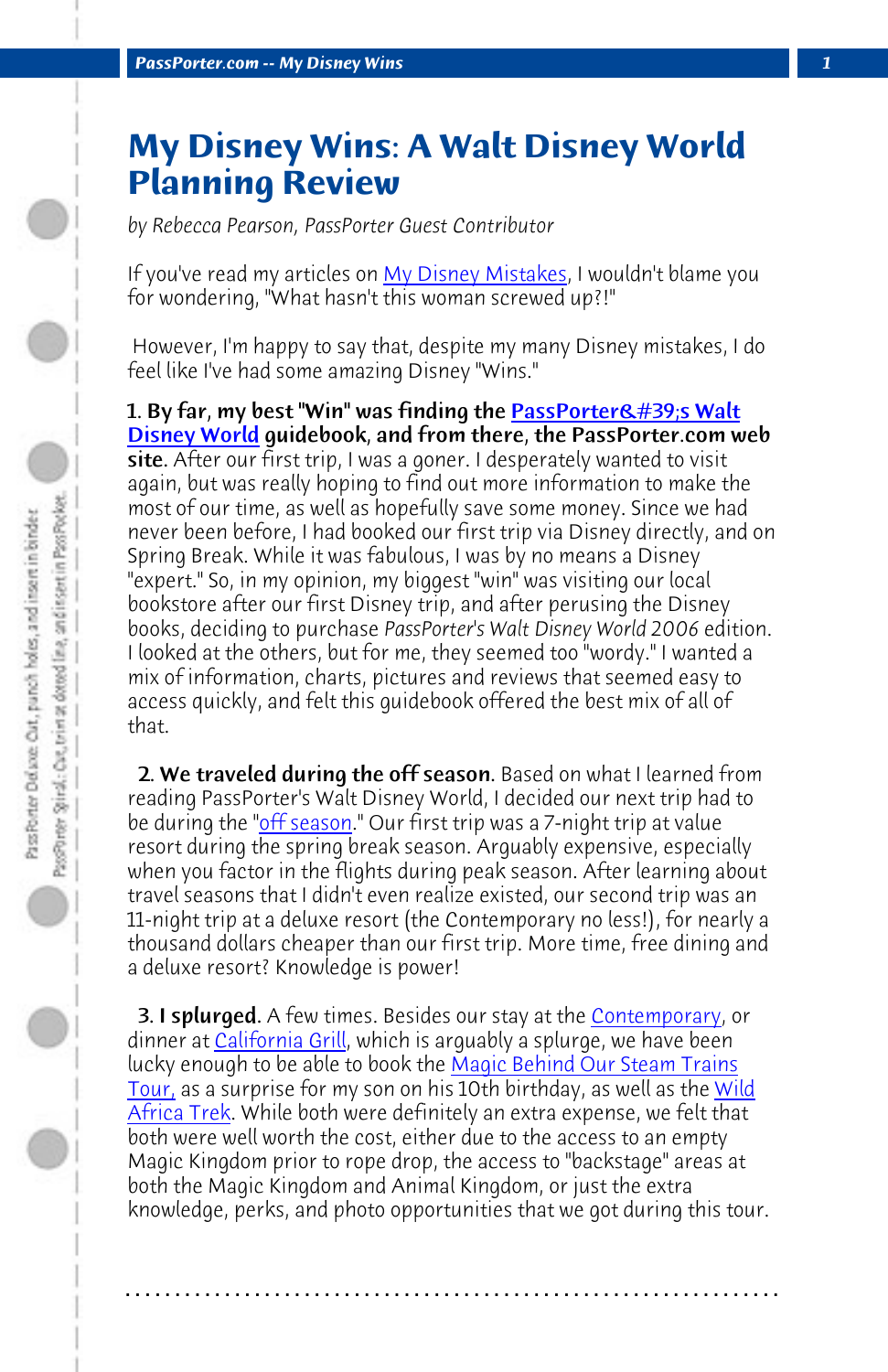We definitely felt that these were very special experiences.

4. We visite[d during the H](http://www.passporter.com/articles/disneys-photopass-plus-review.html)oliday Season. I love Christmas, so naturally the draw of Mickey's Very Merry Christmas Party and the holiday decorations in general were a huge draw for me. While the party could also be considered a splurge, the decorations everywhere, holiday castle lights, Osborne Spectacle of Lights, and Candlelight Processional were what I'd argue to be once-in-a-lifetime opportunities for us, and gave us a entirely different views and experiences for our visit than what we'd had before.

5. I brought my mother. For us, this was a great decision. She came with us on our first trip, and all but two others. Because we have a great relationship with her, and the kids are extremely close with her, this turned out to be a great bonding experience for everyone and contributed to lifelong me[mories. We even plan to brin](http://www.passporter.com/articles/tips-for-traveling-as-a-solo-parent.html)g her on our next vacation.

6. We used  $PhotoPass +$  (now Memory Maker). This was an</u> outstanding value for us. I could never resist at least one or two attraction pictures of my children, mouths wide open or eyes wide, and at nearly 20 dollars for the cheapest package, after buying only a couple, the cost of Memory Maker was justified. With the option of all attraction and dinner photos, as well as the regular PhotoPass photos, this is an outstanding value if you already plan on purchasing PhotoPass images and plan to ride the major attractions offering photo opportunities.

**7. I also took the kids by myself.** While this was arguably nerve-wracking the first time, Walt Disney World is a comfortable, safe place for us, so our first long distance trip with only myself and the kids was an easy one. The feeling of safety and convenience at Disney made this possible. I found these solo trips with my children not only gave me confidence in my ability to plan, travel, and navigate (both literally and figuratively), but also brought my children and me closer. It not only taught me to be somewhat dependent on them, but also provided them with an opportunity to show how grown up and responsible they have become.

8. We stayed at many different resorts. Our first trip was at a value resort, and we loved it. Our second was a deluxe, with monorail service, which we loved even more. Since then we've also tried two moderate resorts, another value, and another deluxe, all of which were great, honestly. While budget and timing may affect your choices, and you may have even found the resort that feels most like home (for us, the Wilderness Lodge), visiting these very different resorts has helped us to

**. . . . . . . . . . . . . . . . . . . . . . . . . . . . . . . . . . . . . . . . . . . . . . . . . . . . . . . . . . . . . . . . . .**